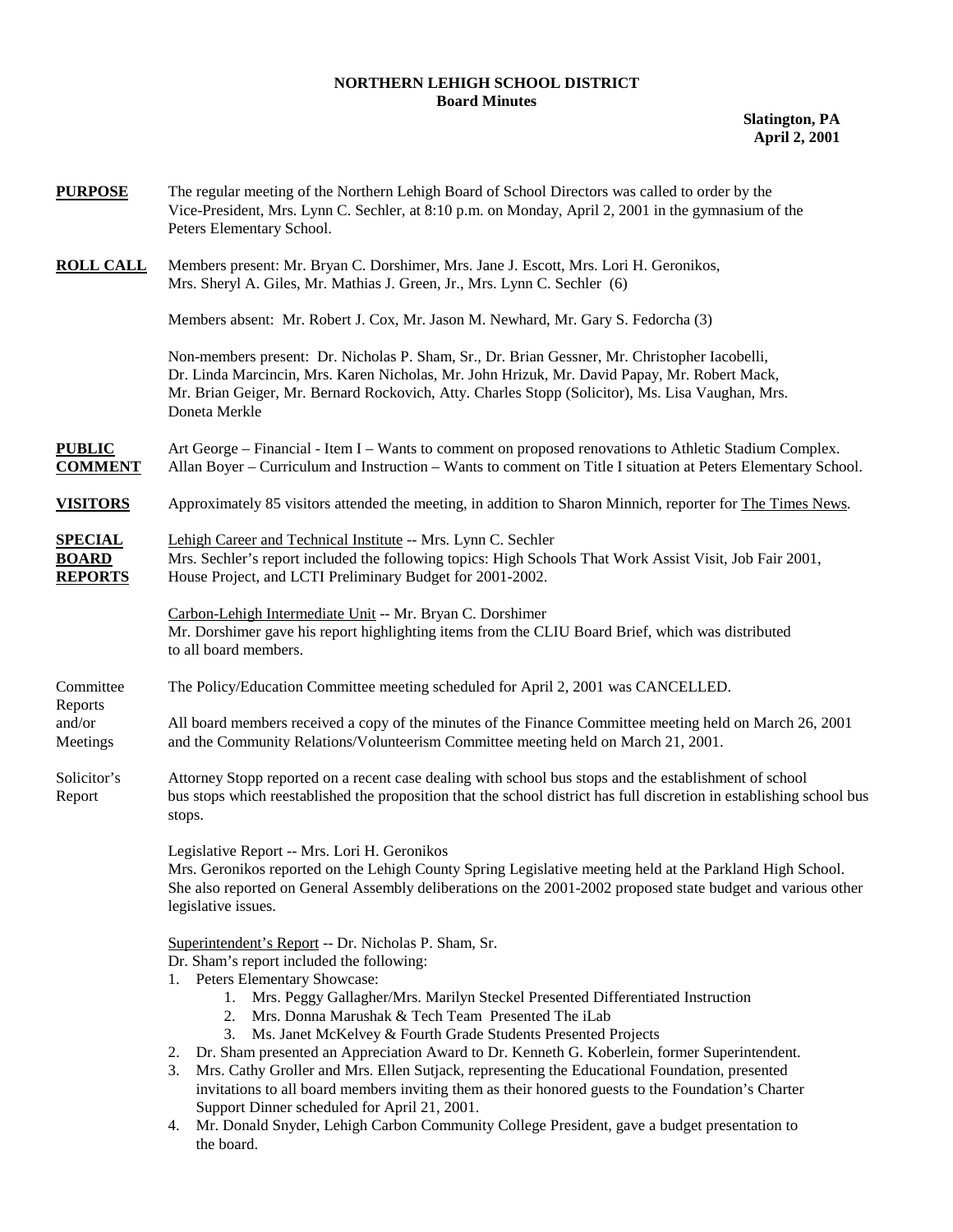# Board Minutes **Page 2** April 2, 2001

|                                                             | 5. Brian Geiger gave an update on the Peters HVAC Claim.<br>Dr. Sham discussed information he received with regard to the Issuance of General Obligation<br>6.<br>Bond Series A 2001.<br>Over the next year, the administration will be committed to conducting a grade configuration<br>7.<br>study of the ramifications of a K-3, 4-5-6 elementary structure.                                                                                                                                                                                             |  |  |  |
|-------------------------------------------------------------|-------------------------------------------------------------------------------------------------------------------------------------------------------------------------------------------------------------------------------------------------------------------------------------------------------------------------------------------------------------------------------------------------------------------------------------------------------------------------------------------------------------------------------------------------------------|--|--|--|
| Executive<br>Work<br>Sessions                               | An executive session for personnel reasons was held from 7:00 p.m. to 8:00 p.m. in the Peters<br>Elementary School faculty room.                                                                                                                                                                                                                                                                                                                                                                                                                            |  |  |  |
|                                                             | Vice-President Sechler called for an Executive Session at 9:43 p.m. The Board reconvened at 10:40 p.m.                                                                                                                                                                                                                                                                                                                                                                                                                                                      |  |  |  |
| <b>PERSONNEL</b>                                            | Motion made by Mrs. Escott, with a second made by Mrs. Giles that the Board of Education approve<br>the following personnel items:                                                                                                                                                                                                                                                                                                                                                                                                                          |  |  |  |
| Resignation                                                 | Accept the resignation of Lori Vernon, Special Education Aide in the Slatington Elementary School,<br>effective March 30, 2001.                                                                                                                                                                                                                                                                                                                                                                                                                             |  |  |  |
| Compensated<br>Professional<br>Leave - Lora<br>Krum         | Approve the request of Lora Krum, elementary music teacher, to take a Compensated Professional<br>Leave of Absence for both semesters of the 2001-2002 school year. A detailed plan describing the<br>professional development activities she plans to pursue is attached.                                                                                                                                                                                                                                                                                  |  |  |  |
| Substitutes<br>Instructional                                | Employ the following substitute teacher for the 2000-2001 school year at the substitute teacher rates<br>of \$70.00 for 1-10 non-consecutive days; \$80.00 for 11-20 non-consecutive days; and \$90.00 for $21+$<br>non-consecutive days:                                                                                                                                                                                                                                                                                                                   |  |  |  |
|                                                             | Cynthia Schleicher Smith - Elementary                                                                                                                                                                                                                                                                                                                                                                                                                                                                                                                       |  |  |  |
| Non-                                                        | Approve the following substitute custodian at the 2000-2001 substitute rate of \$6.25 per hour:                                                                                                                                                                                                                                                                                                                                                                                                                                                             |  |  |  |
| Instructional                                               | Franklin C. Zamadics                                                                                                                                                                                                                                                                                                                                                                                                                                                                                                                                        |  |  |  |
| Unpaid<br>Volunteer<br>Coaches                              | Approve the appointment of the following individuals as volunteer coaches for the 2001-2002 boys'<br>basketball season:                                                                                                                                                                                                                                                                                                                                                                                                                                     |  |  |  |
|                                                             | 1. Peter V. Reese – Pending Verification of Clearances<br>Robert Hughes - Clearances Already On File<br>2.                                                                                                                                                                                                                                                                                                                                                                                                                                                  |  |  |  |
|                                                             | YEA:<br>Mr. Dorshimer, Mrs. Escott, Mrs. Geronikos, Mrs. Giles, Mr. Green, Mrs. Sechler (6)<br>NAY:<br>None $(0)$                                                                                                                                                                                                                                                                                                                                                                                                                                           |  |  |  |
| Appoint Lynne<br>Fedorcha As<br>Administrative<br>Assistant | Motion made by Mrs. Geronikos, with a second made by Mrs. Escott, that effective April 3, 2001, the Board<br>of Education appoint Lynne Fedorcha to the position of Administrative Assistant for the Northern Lehigh School<br>District at a salary of \$75,000. She will be a member of the Act 93 Administrative Group. It is further<br>recommended that, upon completion of her K-12 Curriculum Supervisory Certification, Mrs. Fedorcha<br>will become the Director of Curriculum with a salary adjustment to be determined by the Board of Education. |  |  |  |
|                                                             | ROLL CALL:<br>YEA:<br>Mrs. Escott, Mrs. Geronikos, Mrs. Giles, Mr. Green, Mrs. Sechler (5)<br>NAY:<br>Mr. Dorshimer (1)<br>Motion carried. For the record, Mr. Dorshimer voted in the negative because of the position, not the<br>individual recommended for the position.                                                                                                                                                                                                                                                                                 |  |  |  |

**POLICY** Motion made by Mrs. Geronikos, with a second made by Mrs. Escott, that the Board of Education Conferences approve the following items listed under Policy: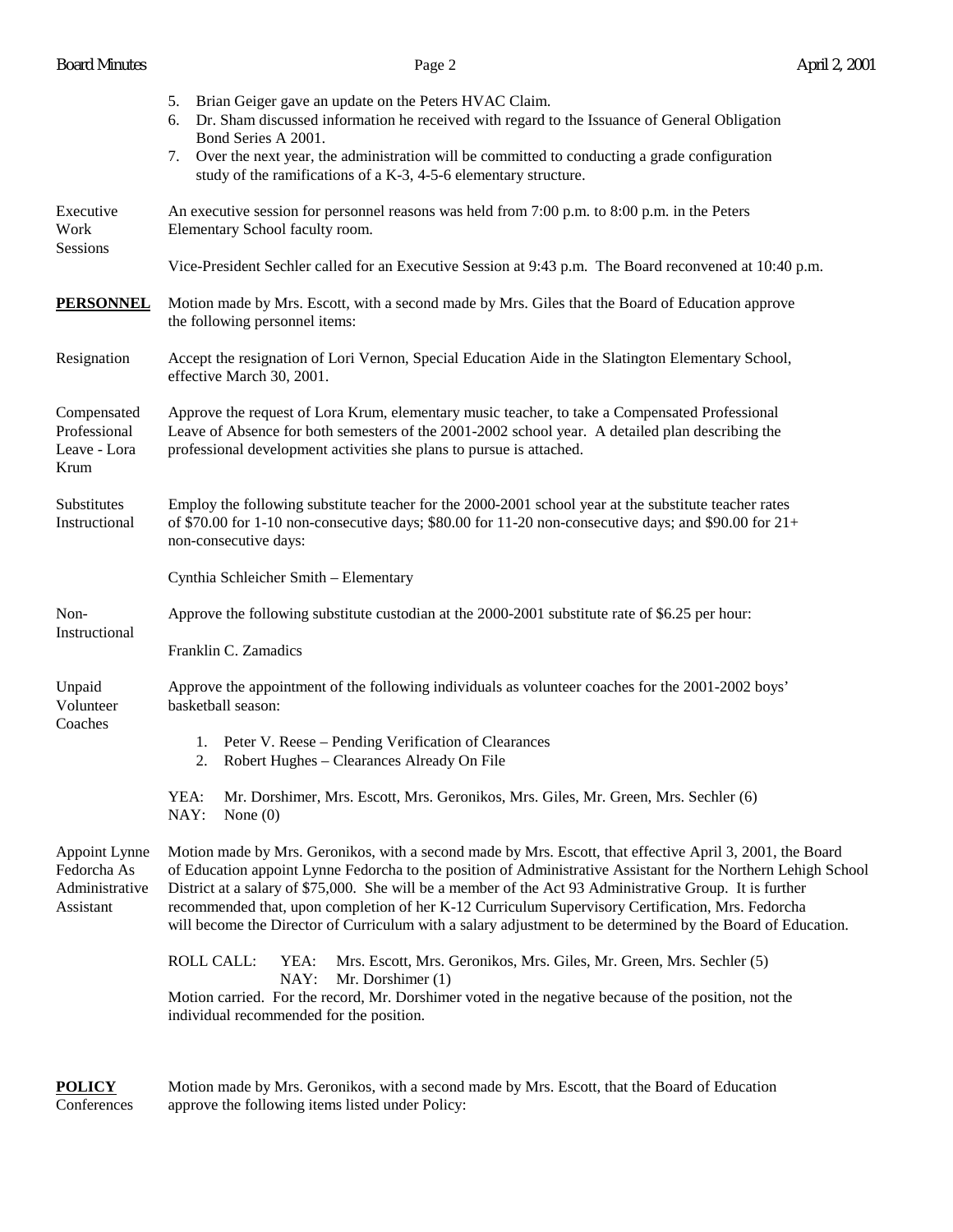|                                                            | Approve the request of Jane Englert to attend the Pennsylvania School Librarian Association<br>conference in Hershey, PA from April 26-29, 2001. Expenses include \$140.00 for registration,<br>$$10.00$ for meals, \$49.80 for travel, \$122.00 for lodging for a total cost of \$321.80 plus the cost of a<br>substitute teacher for two days. This request was included in the 2000-2001 senior high school<br>budget. |
|------------------------------------------------------------|---------------------------------------------------------------------------------------------------------------------------------------------------------------------------------------------------------------------------------------------------------------------------------------------------------------------------------------------------------------------------------------------------------------------------|
|                                                            | Approve the request of Catherine Farole and Beth Case to attend a Bureau of Education and Research<br>conference in Allentown on April 24, 2001. Expenses include \$169.00 each for registration, \$7.50 for<br>travel for a total cost of \$345.50 plus the cost of two substitute teachers for the day and will be paid<br>for through IDEA funds.                                                                      |
|                                                            | Approve the request of Laurie Newman to attend an "Education Law" conference at Lehigh University<br>on May 11, 2001. Expenses include \$110.00 for registration and will be paid for through IDEA<br>funds.                                                                                                                                                                                                              |
|                                                            | Approve the request of Laurie Newman to attend a "Special Education Law" seminar at Lehigh<br>University from June 24-29, 2001. Expenses include \$790.00 for registration and will be paid for<br>through IDEA funds.                                                                                                                                                                                                    |
|                                                            | Approve the request of Stephen Drake to attend a CompuMaster conference entitled "Web Site<br>Development and Design" on May 16, 2001 in Allentown. Expenses include \$199.00 for registration<br>plus the cost of a substitute teacher for one day and has been approved by the district's Continuing<br>Professional Education Committee.                                                                               |
|                                                            | Approve the request of Karen Nicholas to attend a conference entitled "Special Education Law:<br>Exploring the Legal Boundaries" at Lehigh University on May 11, 2001. Expenses include \$110.00<br>for registration and were included in the 2000-2001 Peters Elementary budget.                                                                                                                                         |
| Extend<br>Homebound<br>Instruction                         | Homebound instruction was granted for Student No. 04-00260 on February 12, 2001 for five hours<br>per week, effective February 20, 2001 and ending on or about April 1, 2001. It is further<br>recommended that homebound instruction, for five hours per week, be extended for this student until<br>April 13, 2001.                                                                                                     |
| <b>Field Trips</b><br>Approved                             | Senior High School – Biology I Students and Teachers – Philadelphia Zoo – April 26, 2001 to<br>complete project studying vertebrates in the animal kingdom. Expenses for transportation for this trip<br>have been included in the 2000-2001 senior high school budget. Additional expenses will be paid for<br>by the students.                                                                                          |
|                                                            | The Class of 2001 requests permission to go on a class trip to Great Adventure on June 1, 2001.<br>Expenses, including park tickets and transportation, will be derived from participating students.                                                                                                                                                                                                                      |
| New Board<br>Policy $-$<br>1 <sup>st</sup> Reading         | Approve new school board policy #706.1 Disposal of Surplus Property, Obsolete Equipment, and<br>Real Estate, as presented after first reading.                                                                                                                                                                                                                                                                            |
| <b>NLHS</b> Student<br><b>Activities Fund</b><br>Statement | Approve the Northern Lehigh High School Student Activities Fund Statement for the month of<br>February 2001.                                                                                                                                                                                                                                                                                                              |

# **POLICY**

**(Con't.)** 

Attendance In accordance with School Board Policy #202, approve the request of a  $12<sup>th</sup>$  grade student attending Of Non-Resident Northern Lehigh High School, whose parents have moved from the district, to remain in attendance Student for the remainder of the 2000-2001school year.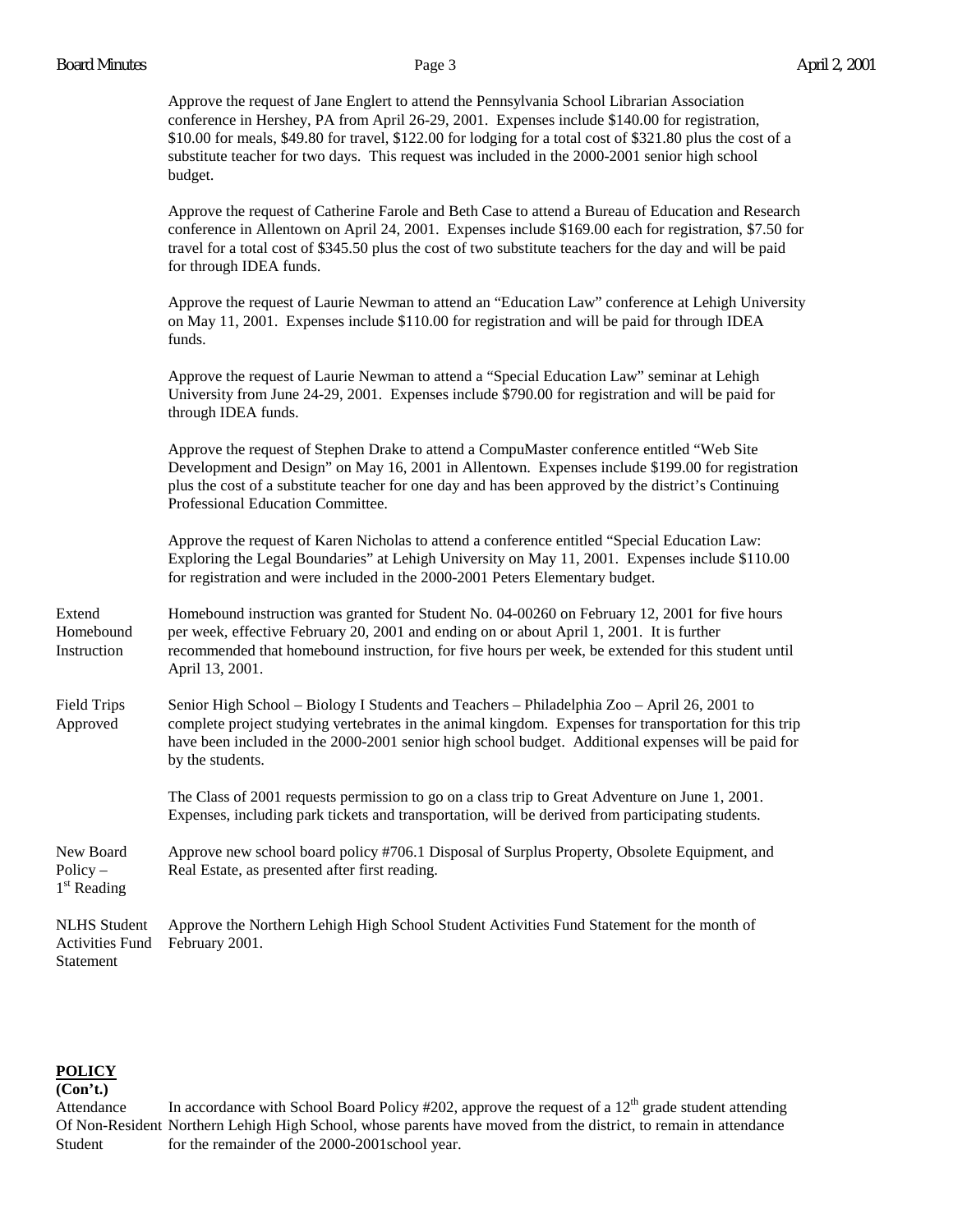| Homebound<br>Instruction                                            | Grant homebound instruction to an eleventh grade student, Student No. 02-95500, for five hours per week,<br>effective April 3, 2001 and continuing until June 30, 2001.                                                                                                                       |  |  |  |  |
|---------------------------------------------------------------------|-----------------------------------------------------------------------------------------------------------------------------------------------------------------------------------------------------------------------------------------------------------------------------------------------|--|--|--|--|
|                                                                     | YEA:<br>Mr. Dorshimer, Mrs. Escott, Mrs. Geronikos, Mrs. Giles, Mr. Green, Mrs. Sechler (6)<br>NAY:<br>None $(0)$                                                                                                                                                                             |  |  |  |  |
| <u>AND</u><br><b>INSTRUCTION</b>                                    | <b>CURRICULUM</b> Mr. Allan Boyer addressed the Board with his concerns that the Title I Program will not be offered at the<br>Peters Elementary School next year. He also offered to be a part of the Grade Configuration<br>Task Force.                                                     |  |  |  |  |
| <b>NEW</b><br><b>BUSINESS</b><br>D. Papay-<br><b>LCTI</b> Authority | Motion made by Mr. Green, with a second made by Mr. Dorshimer, that the Board of Education<br>approve David Papay as the Northern Lehigh School District representative to the Lehigh Career and<br>Technical Institute to serve as a Lehigh Career and Technical Institute Authority member. |  |  |  |  |
|                                                                     | YEA:<br>Mr. Dorshimer, Mrs. Escott, Mrs. Geronikos, Mrs. Giles, Mr. Green, Mrs. Sechler (6)<br>NAY:<br>None $(0)$                                                                                                                                                                             |  |  |  |  |
| <b>FINANCIAL</b>                                                    | Motion made by Mrs. Escott, with a second made by Mrs. Giles, that the Board of Education approve<br>the following financial items:                                                                                                                                                           |  |  |  |  |
| <b>PC</b> Abatements                                                | Approve abatement of per capita taxes for the resident(s) that fall within the guidelines as presented.                                                                                                                                                                                       |  |  |  |  |
| <b>Estate Tax</b><br>Refund                                         | Walnutport Real Approve a refund for overpayment of Walnutport Real Estate Taxes for the property owners as listed<br>for the month of March 2001.                                                                                                                                            |  |  |  |  |
| Portfolio<br>Summary                                                | Approve the Arthurs Lestrange Cash Management Portfolio Summary for the month of February<br>2001.                                                                                                                                                                                            |  |  |  |  |
| Solicit Bids<br>For Supplies                                        | Approve to authorize proper officials to solicit bids for the following supplies for the 2001-2002<br>school year:                                                                                                                                                                            |  |  |  |  |
|                                                                     | <b>General Supplies</b><br><b>Art Supplies</b><br><b>Physical Education Supplies</b><br><b>Lumber Supplies</b><br><b>Industrial Arts Supplies</b>                                                                                                                                             |  |  |  |  |
| Refuse Removal                                                      | Solicit Bids For Approve to authorize proper officials to solicit bids for refuse removal.                                                                                                                                                                                                    |  |  |  |  |
| Re-Piping<br><b>HVAC A Peters</b><br>Elementary                     | Solicit Bids For Approve to authorize proper officials to solicit bids for the re-piping of the HVAC System at Peters<br>Elementary School.                                                                                                                                                   |  |  |  |  |
|                                                                     | YEA:<br>Mr. Dorshimer, Mrs. Escott, Mrs. Geronikos, Mrs. Giles, Mr. Green, Mrs. Sechler (6)<br>NAY:<br>None $(0)$                                                                                                                                                                             |  |  |  |  |

### **FINANCIAL (Con't.)**

Lehigh Carbon Motion made by Mr. Green, with a second made by Mrs. Geronikos, that the Board of Education Community approve a Resolution regarding the 2001-2002 Lehigh Carbon Community College Capital and College 2001- Operating Budget. Total expenditures amount to \$20,065,511 – an increase of \$66,291 – or 0.33% 2002 Budget over the 2000-2001 budget. Northern Lehigh's share is estimated to be \$173,855 – an increase of  $$10,742 - or 6.59\%$ .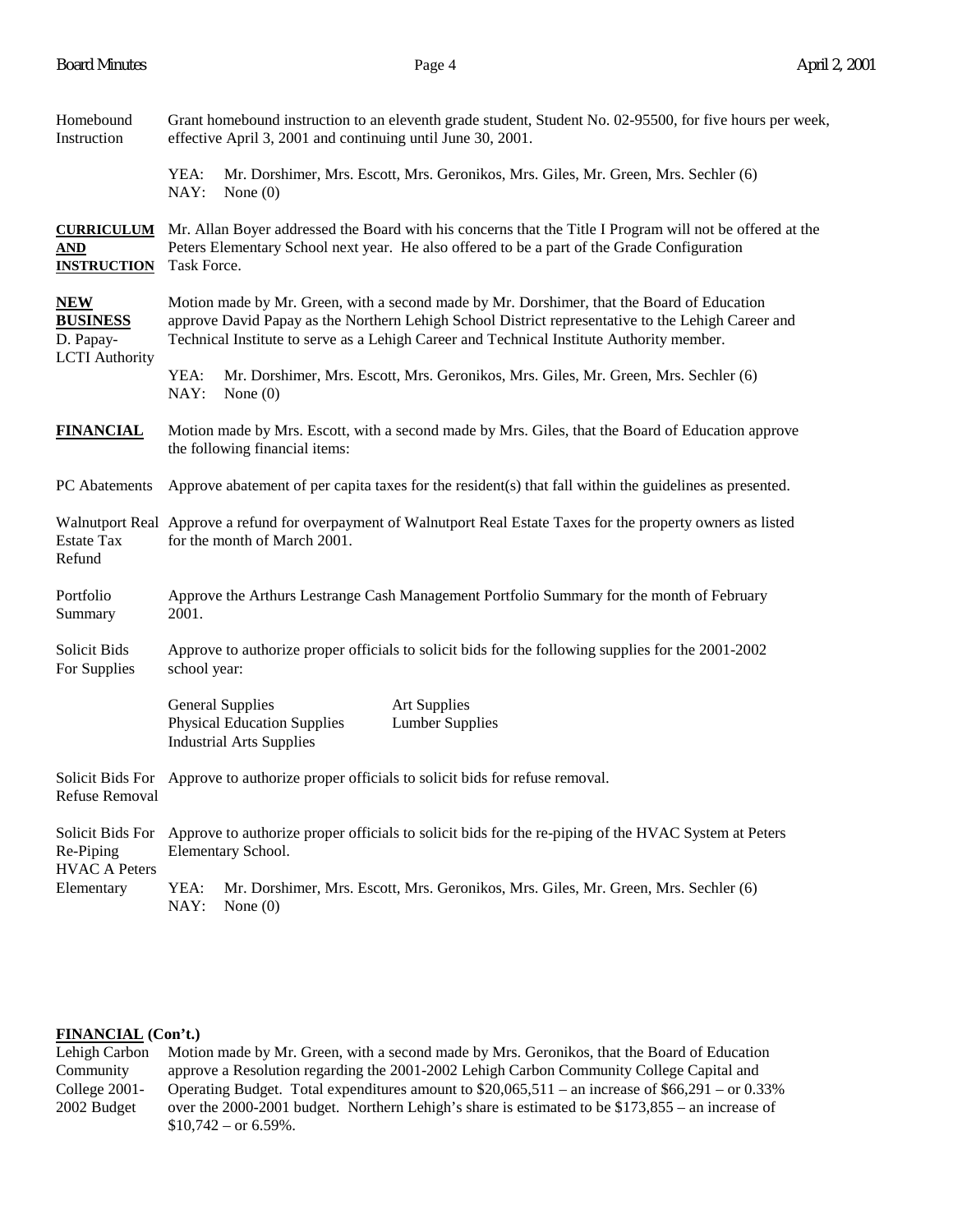| <b>Board Minutes</b> |  |
|----------------------|--|
|                      |  |

|                                                                              | YEA:<br>NAY:                                                                                                                                                                                                                                                                                                     | Mr. Dorshimer, Mrs. Escott, Mrs. Geronikos, Mrs. Giles, Mr. Green, Mrs. Sechler (6)<br>None $(0)$                                                                                                                                                                                               |  |  |  |
|------------------------------------------------------------------------------|------------------------------------------------------------------------------------------------------------------------------------------------------------------------------------------------------------------------------------------------------------------------------------------------------------------|-------------------------------------------------------------------------------------------------------------------------------------------------------------------------------------------------------------------------------------------------------------------------------------------------|--|--|--|
| Mechanical<br>System<br><b>Balancing At</b><br>Senior High                   | Motion made by Mrs. Geronikos, with a second made by Mr. Dorshimer, that the Board of Education<br>approve to contract with Tri-State Balancing Company to do the Mechanical System Balancing of the<br>new and existing HVAC systems of the senior high school at a cost of \$30,800.00.                        |                                                                                                                                                                                                                                                                                                 |  |  |  |
|                                                                              | YEA:<br>NAY:                                                                                                                                                                                                                                                                                                     | Mr. Dorshimer, Mrs. Escott, Mrs. Geronikos, Mrs. Giles, Mr. Green, Mrs. Sechler (6)<br>None $(0)$                                                                                                                                                                                               |  |  |  |
| Develop<br>Proposal For<br>Renovations To<br>Athletic Stadium<br>Complex     | Motion made by Mrs. Geronikos, with a second made by Mrs. Giles, that the Board of Education<br>authorize the administration to secure The Architectural Studio to develop a proposal for renovations<br>to the athletic stadium complex.                                                                        |                                                                                                                                                                                                                                                                                                 |  |  |  |
|                                                                              | Public Comment – Art George – Wanted to know what items were included in the proposed renovations to<br>the athletic stadium – specifically were there any plans for a soccer field.                                                                                                                             |                                                                                                                                                                                                                                                                                                 |  |  |  |
|                                                                              | YEA:<br>NAY:                                                                                                                                                                                                                                                                                                     | Mr. Dorshimer, Mrs. Escott, Mrs. Geronikos, Mrs. Giles, Mr. Green, Mrs. Sechler (6)<br>None $(0)$                                                                                                                                                                                               |  |  |  |
| Solicit Bids To<br>At Bulldog<br>Stadium                                     |                                                                                                                                                                                                                                                                                                                  | Motion made by Mr. Dorshimer, with a second made by Mrs. Geronikos, that the Board of Education<br>Resurface Track approve to authorize proper officials to solicit bids to resurface the track in Bulldog Stadium.                                                                             |  |  |  |
|                                                                              | YEA:<br>NAY:                                                                                                                                                                                                                                                                                                     | Mr. Dorshimer, Mrs. Escott, Mrs. Geronikos, Mrs. Giles, Mr. Green, Mrs. Sechler (6)<br>None $(0)$                                                                                                                                                                                               |  |  |  |
| <b>LEGAL</b>                                                                 | Motion made by Mrs. Geronikos, with a second made by Mrs. Giles, that the Board of Education approve the<br>following legal items:                                                                                                                                                                               |                                                                                                                                                                                                                                                                                                 |  |  |  |
| Memo Of<br>Understanding                                                     | Approve the Agreement and Memorandum of Understanding regarding removal of an eighth grade<br>student from the attendance rolls and all school-related activities for the remainder of the 2000-2001<br>school year in accordance with School Board Policy 233: Pupils: Suspension and Expulsion.                |                                                                                                                                                                                                                                                                                                 |  |  |  |
| Memo Of<br>Understanding                                                     |                                                                                                                                                                                                                                                                                                                  | Approve the Agreement and Memorandum of Understanding regarding removal of a ninth grade<br>student from the attendance rolls and all school-related activities for the remainder of the 2000-2001<br>school year in accordance with School Board Policy 233: Pupils: Suspension and Expulsion. |  |  |  |
|                                                                              | YEA:<br>NAY:                                                                                                                                                                                                                                                                                                     | Mr. Dorshimer, Mrs. Escott, Mrs. Geronikos, Mrs. Giles, Mr. Green, Mrs. Sechler (6)<br>None $(0)$                                                                                                                                                                                               |  |  |  |
| <b>INFORM-</b><br><b>ATION</b>                                               | All board members received a copy of the minutes of the Carbon Lehigh Intermediate Unit Board<br>of Directors meeting held on February 15, 2001.                                                                                                                                                                 |                                                                                                                                                                                                                                                                                                 |  |  |  |
| PlanCon D<br>Approval<br>Received                                            | Notification has been received from the Pennsylvania Department of Education of their approval of<br>PlanCon Part D, Project Accounting Based on Estimates for the Northern Lehigh Middle School.<br>Copies of these documents and appended materials will be entered into the official minutes of this meeting. |                                                                                                                                                                                                                                                                                                 |  |  |  |
|                                                                              |                                                                                                                                                                                                                                                                                                                  | A high school/middle school renovations project expenditure update report was distributed to all board members.                                                                                                                                                                                 |  |  |  |
| <b>RECOG-</b><br><u>NITION</u><br>$\underline{\mathbf{OF}}$<br><b>GUESTS</b> | Art George – NLYAA Soccer Program – What is the long range plan and the timeline for a soccer program?<br>They have been offered some offsite areas to practice. Time is a factor in the decision making.<br>They are willing to raise some funds to offset the costs.                                           |                                                                                                                                                                                                                                                                                                 |  |  |  |
|                                                                              | Tim Nikischer – Asked the board to consider all the options available with regard to the soccer field.                                                                                                                                                                                                           |                                                                                                                                                                                                                                                                                                 |  |  |  |
|                                                                              |                                                                                                                                                                                                                                                                                                                  | Vicki Rigby – Her son has been playing soccer for five years and he wants to have the opportunity to play                                                                                                                                                                                       |  |  |  |

Northern Lehigh High School Soccer.